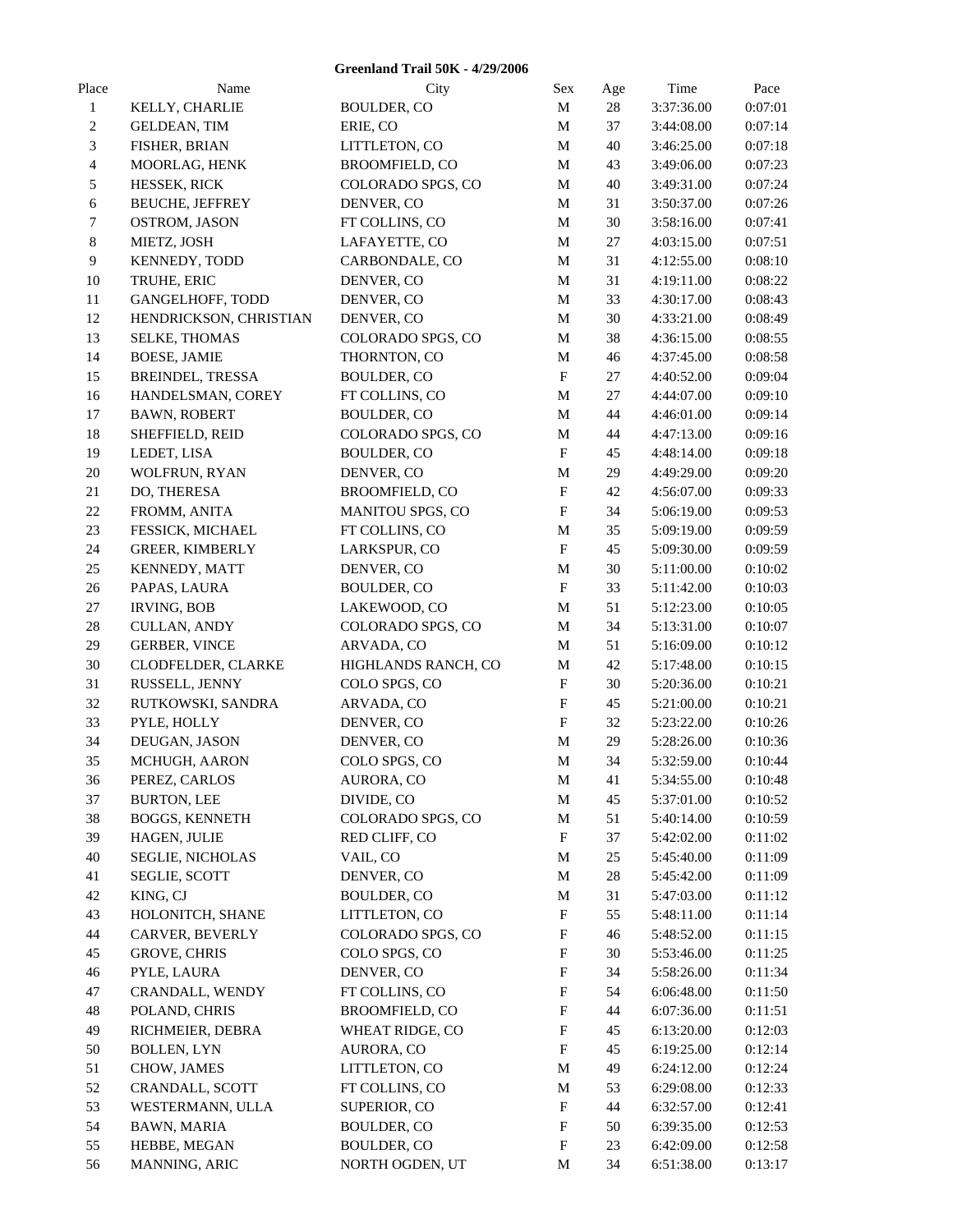| 57                       | LURIE, RIMA                | <b>BOULDER, CO</b>                     | ${\bf F}$                 | 58     | 6:58:06.00 | 0:13:29 |  |
|--------------------------|----------------------------|----------------------------------------|---------------------------|--------|------------|---------|--|
| 58                       | HOBBS, JOHN                | EVERGREEN, CO                          | M                         | 60     | 6:59:40.00 | 0:13:32 |  |
| 59                       | BERQUIST, GAILMARIE        | DENVER, CO                             | ${\bf F}$                 | 57     | 7:26:30.00 | 0:14:24 |  |
| 60                       | ZICKERMAN, DONNA           | LITTLETON, CO                          | $\mathbf F$               | 50     | 7:26:31.00 | 0:14:24 |  |
| 61                       | JOHNSON, GEORGE            | AURORA, CO                             | M                         | 70     | 7:33:02.00 | 0:14:37 |  |
| 62                       | SEAL, CATHERINE            | WOODLAND PARK, CO                      | ${\bf F}$                 | 45     | 7:34:46.00 | 0:14:40 |  |
| 63                       | MOYLE, BILL                | LONE TREE, CO                          | M                         | 67     | 7:40:28.00 | 0:14:51 |  |
|                          |                            |                                        |                           |        |            |         |  |
|                          |                            | <b>Greenland Trail 25K - 4/29/2006</b> |                           |        |            |         |  |
| Place                    | Name                       | City                                   | Sex                       | Age    | Time       | Pace    |  |
| $\mathbf{1}$             | <b>BOETTCHER, BERNIE</b>   | SILT, CO                               | M                         | 43     | 1:38:30.00 | 0:06:21 |  |
| $\boldsymbol{2}$         | DAYTON, BRYAN              | <b>BOULDER, CO</b>                     | M                         | 32     | 1:38:58.00 | 0:06:23 |  |
| $\mathfrak{Z}$           | SCOTT, JAIME               | HIGHLANDS RANCH, CO                    | M                         | 36     | 1:41:45.00 | 0:06:34 |  |
| $\overline{\mathcal{A}}$ | HOLA, TIM                  | LITTLETON, CO                          | M                         | 31     | 1:41:47.00 | 0:06:34 |  |
| 5                        | VON THUN, MATT             | COLORADO SPGS, CO                      | M                         | 40     | 1:45:29.00 | 0:06:48 |  |
| 6                        | HUNT, HEATHER              | ENGLEWOOD, CO                          | $\boldsymbol{\mathrm{F}}$ | 31     | 1:49:18.00 | 0:07:03 |  |
| 7                        | DAVIDSON, ALAN             | COLORADO SPGS, CO                      | M                         | 35     | 1:50:23.00 | 0:07:07 |  |
| $\,8\,$                  | QUISPE, MICHAEL            | LAKEWOOD, CO                           | M                         | 39     | 1:51:00.00 | 0:07:10 |  |
| $\overline{9}$           | MORRISON, STUART           | SUPERIOR, CO                           | M                         | 37     | 1:52:51.00 | 0:07:17 |  |
| 10                       | CHASE, ADAM                | <b>BOULDER, CO</b>                     | M                         | 40     | 1:53:57.00 | 0:07:21 |  |
| 11                       | PILKINGTON, LONNIE         | <b>ESTES PARK, CO</b>                  | M                         | 36     | 1:54:46.00 | 0:07:24 |  |
| 12                       | <b>GOLDSMITH, LISA</b>     | NEDERLAND, CO                          | ${\bf F}$                 | 41     | 1:55:17.00 | 0:07:26 |  |
| 13                       | RANE, STEVE                | <b>BOULDER, CO</b>                     | M                         | 34     | 1:55:30.00 | 0:07:27 |  |
| 14                       |                            |                                        | $\mathbf{F}$              | 39     |            | 0:07:29 |  |
|                          | MORRISSEY, BRONWYN         | SUPERIOR, CO                           |                           |        | 1:56:05.00 |         |  |
| 15                       | <b>BROWN, NATHAN</b>       | LITTLETON, CO                          | M                         | $26\,$ | 1:56:54.00 | 0:07:33 |  |
| 16                       | PHILLIPS, ROBERT           | DENVER, CO                             | M                         | 44     | 1:58:57.00 | 0:07:40 |  |
| 17                       | MARTIN, RYAN               | DENVER, CO                             | M                         | 36     | 2:00:03.00 | 0:07:45 |  |
| 18                       | MITCHLER, JASON            | NORTHGLENN, CO                         | M                         | 36     | 2:00:48.00 | 0:07:48 |  |
| 19                       | LEITHEISER, GRANT          | SUPERIOR, CO                           | M                         | 22     | 2:01:02.00 | 0:07:49 |  |
| $20\,$                   | MACKINNON, BRIDGET         | DENVER, CO                             | $\mathbf F$               | 29     | 2:01:19.00 | 0:07:50 |  |
| 21                       | CASTALDI, ROBERT           | COLORADO SPGS, CO                      | M                         | 39     | 2:02:21.00 | 0:07:54 |  |
| $22\,$                   | HUDA, STEVE                | CENTENNIAL, CO                         | M                         | 52     | 2:02:34.00 | 0:07:54 |  |
| $23\,$                   | MELLIAR-SMITH, KAREN       | DENVER, CO                             | $\boldsymbol{\mathrm{F}}$ | 31     | 2:02:58.00 | 0:07:56 |  |
| $24\,$                   | FULTON, MAX                | DENVER, CO                             | M                         | 29     | 2:04:04.00 | 0:08:00 |  |
| $25\,$                   | STARK, CHARLES             | NEW YORK, NY                           | M                         | 49     | 2:04:57.00 | 0:08:04 |  |
| 26                       | COLBURN, STEVE             | PARKER, CO                             | M                         | 38     | 2:05:05.00 | 0:08:04 |  |
| $27\,$                   | TAYLOR, JAMES              | DENVER, CO                             | $\mathbf M$               | $28\,$ | 2:05:34.00 | 0:08:06 |  |
| 28                       | SANDERS, PETER             | BOULDER, CO                            | M                         | 35     | 2:05:36.00 | 0:08:06 |  |
| 29                       | DAY-LUCORE, J'NE           | DENVER, CO                             | $\boldsymbol{\mathrm{F}}$ | 44     | 2:05:58.00 | 0:08:08 |  |
| 30                       | WEBBER, CATHI              | COLO SPGS, CO                          | $\boldsymbol{\mathrm{F}}$ | 37     | 2:06:18.00 | 0:08:09 |  |
| 31                       | HELLAND, ELIZABETH         | COLORADO SPGS, CO                      | $\boldsymbol{F}$          | $28\,$ | 2:07:54.00 | 0:08:15 |  |
| 32                       | <b>JUSTICE, CHRIS</b>      | DENVER, CO                             | M                         | 37     | 2:09:09.00 | 0:08:20 |  |
| 33                       | <b>GREER, RODGER</b>       | LARKSPUR, CO                           | M                         | 45     | 2:09:13.00 | 0:08:20 |  |
| 34                       | HEDLIND, RICHARD           | COLORADO SPGS, CO                      | M                         | 29     | 2:13:04.00 | 0:08:35 |  |
| 35                       | <b>SCHNEIDER, BERNIE</b>   | COLO SPGS, CO                          | M                         | 50     | 2:13:17.00 | 0:08:36 |  |
| 36                       | DEVEAU, SEAN               | CHEYENNE, WY                           | M                         | 27     | 2:14:11.00 | 0:08:39 |  |
| 37                       | FONGER, KEVIN              | WESTMINSTER, CO                        | M                         | 27     | 2:14:49.00 | 0:08:42 |  |
| 38                       | ANDERSON, SALLY            | <b>BOULDER, CO</b>                     | $\boldsymbol{\mathrm{F}}$ | 28     | 2:14:55.00 | 0:08:42 |  |
| 39                       | WELSCHINGER, PAUL          | WHEAT RIDGE, CO                        | M                         | 49     | 2:15:13.00 | 0:08:43 |  |
| 40                       | <b>BAINBRIDGE, RICHARD</b> | HIGHLANDS RANCH, CO                    | M                         | 43     | 2:15:40.00 | 0:08:45 |  |
| 41                       | WINTERS, CARA              | DENVER, CO                             | $\boldsymbol{\mathrm{F}}$ | 24     | 2:15:53.00 | 0:08:46 |  |
| $42\,$                   | HILBELINK, KIRK            | LITTLETON, CO                          | M                         | 38     | 2:17:02.00 | 0:08:50 |  |
| 43                       | GSCHWENDTNER, DARRELL      | DENVER, CO                             | M                         | 30     | 2:18:35.00 | 0:08:56 |  |
| 44                       | VAN BREEMAN, PETE          | DENVER, CO                             | M                         | 35     | 2:19:08.00 | 0:08:59 |  |
| 45                       | <b>BLATTER, JOANNE</b>     | SILT, CO                               | $\boldsymbol{\mathrm{F}}$ | 48     | 2:20:26.00 | 0:09:04 |  |
| 46                       | REPT, JAXON                | DENVER, CO                             | $\mathbf M$               | 35     | 2:20:35.00 | 0:09:04 |  |
| 47                       | MIZONES, MIKE              | CASTLE ROCK, CO                        | M                         | 32     | 2:20:37.00 | 0:09:04 |  |
| 48                       | HOLMQUIST, TORREY          | MISSOULA, MT                           | $\mathbf M$               | 31     | 2:20:40.00 | 0:09:05 |  |
|                          |                            |                                        |                           |        |            |         |  |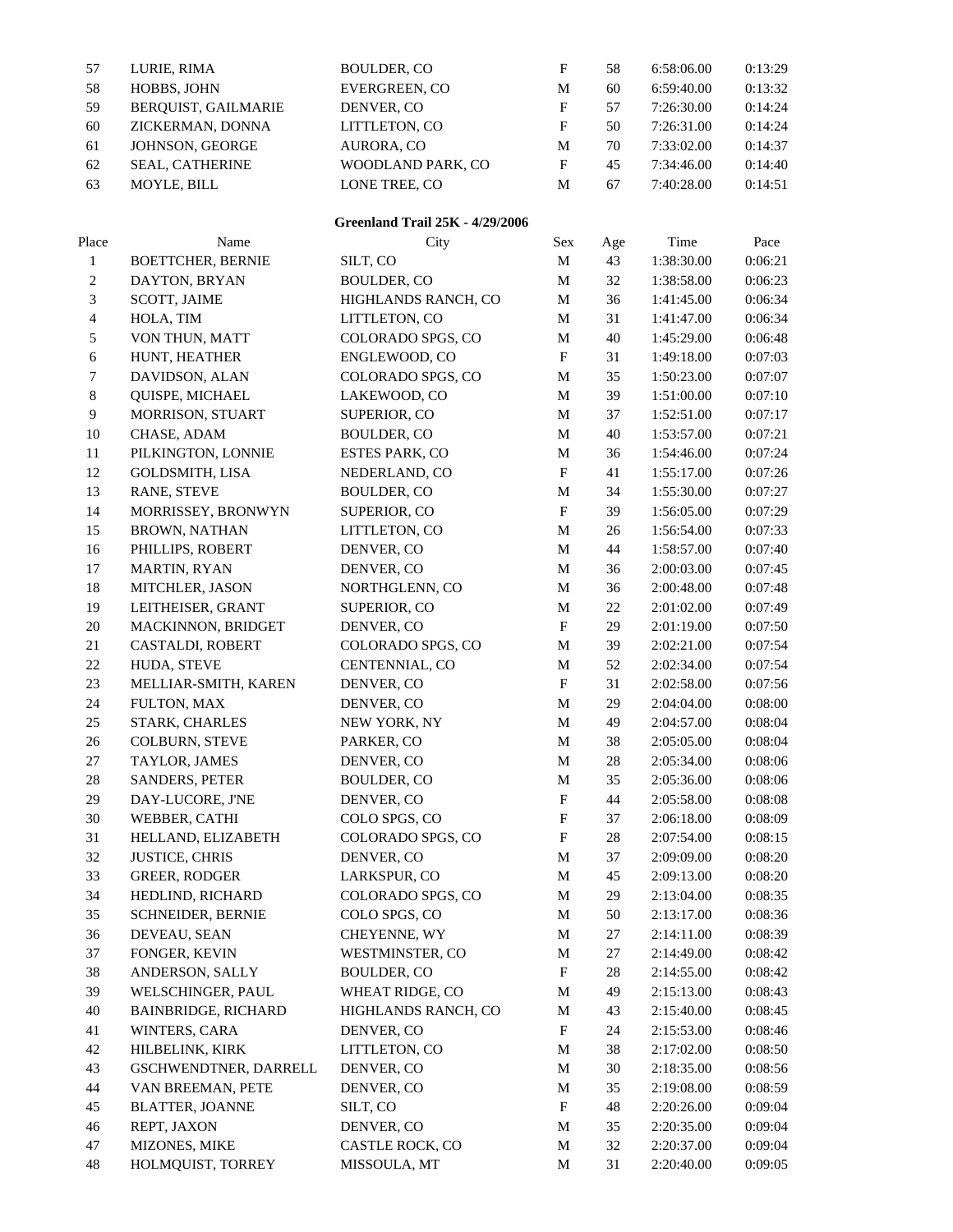| 49     | JOY, BEN                 | LAKEWOOD, CO        | M                         | 33     | 2:21:53.00 | 0:09:09 |
|--------|--------------------------|---------------------|---------------------------|--------|------------|---------|
| 50     | WERNER, BETHANIE         | DENVER, CO          | $\boldsymbol{\mathrm{F}}$ | 29     | 2:22:21.00 | 0:09:11 |
| 51     | PITMAN, THERESA          | COLO SPGS, CO       | ${\bf F}$                 | 25     | 2:24:22.00 | 0:09:19 |
| 52     | CRAWFORD, LINDY          | COLORADO SPGS, CO   | ${\bf F}$                 | 42     | 2:24:33.00 | 0:09:20 |
| 53     | SHENK, LELAND            | MORRISON, CO        | $\mathbf M$               | 44     | 2:24:54.00 | 0:09:21 |
| 54     | HEREBIC, DOUG            | COLORADO SPGS, CO   | M                         | 32     | 2:25:07.00 | 0:09:22 |
| 55     | NEWCOMER, DAVID          | AURORA, CO          | $\mathbf M$               | 35     | 2:25:14.00 | 0:09:22 |
| 56     | KENNEDY, TOM             | PARKER, CO          | M                         | 42     | 2:26:20.00 | 0:09:26 |
| 57     | DEXTER, SCOTT            | HIGHLANDS RANCH, CO | M                         | 44     | 2:26:30.00 | 0:09:27 |
| 58     | <b>BUTLER, DAVE</b>      | <b>BOULDER, CO</b>  | M                         | 33     | 2:26:37.00 | 0:09:28 |
| 59     | KOHLS, KARI              | LAKEWOOD, CO        | $\boldsymbol{\mathrm{F}}$ | $22\,$ | 2:26:54.00 | 0:09:29 |
| $60\,$ | RANDALL, KEN             | WHEAT RIDGE, CO     | M                         | 67     | 2:27:15.00 | 0:09:30 |
| 61     | KELLEHER, JAMES          | COLORADO SPGS, CO   | M                         | 48     | 2:27:40.00 | 0:09:32 |
| 62     | <b>BAILEY, CASSI</b>     | SUPERIOR, CO        | $\mathbf F$               | 51     | 2:28:17.00 | 0:09:34 |
| 63     | SIGLEY, GUY              | HIGHLANDS RANCH, CO | M                         | 48     | 2:29:51.00 | 0:09:40 |
| 64     | <b>KESSLER, BRETT</b>    | DENVER, CO          | M                         | 38     | 2:30:18.00 | 0:09:42 |
| 65     | ANDERSON, MIKAEL         | SUPERIOR, CO        | $\mathbf M$               | 34     | 2:31:02.00 | 0:09:45 |
| 66     | <b>BRENNAN, JENNIFER</b> | COLO SPGS, CO       | $\boldsymbol{\mathrm{F}}$ | 31     | 2:32:00.00 | 0:09:48 |
| 67     | <b>GLEASON, MIKE</b>     | COLORADO SPGS, CO   | M                         | 21     | 2:32:10.00 | 0:09:49 |
| 68     | <b>BUCKLEY, ANGELA</b>   | COLORADO SPGS, CO   | $\boldsymbol{\mathrm{F}}$ | 36     | 2:33:31.00 | 0:09:54 |
| 69     | JOHNSON, PAUL            | PARKER, CO          | $\mathbf M$               | 36     | 2:34:02.00 | 0:09:56 |
|        |                          |                     | $\boldsymbol{\mathrm{F}}$ |        |            |         |
| $70\,$ | <b>BUSSEY, BECKY</b>     | LITTLETON, CO       |                           | 38     | 2:34:35.00 | 0:09:58 |
| 71     | MATTHEWS, BRIAN          | ENGLEWOOD, CO       | $\mathbf M$               | 43     | 2:35:23.00 | 0:10:01 |
| $72\,$ | LAMB, ALLEN              | SANTA FE, NM        | M                         | 53     | 2:35:33.00 | 0:10:02 |
| 73     | WESTLEY, ROSS            | ARVADA, CO          | $\mathbf M$               | 69     | 2:38:04.00 | 0:10:12 |
| 74     | GOODE, KELLY             | DENVER, CO          | $\boldsymbol{\mathrm{F}}$ | 36     | 2:38:30.00 | 0:10:14 |
| 75     | MILLER, JAMIE            | DENVER, CO          | $\rm F$                   | 28     | 2:38:40.00 | 0:10:14 |
| 76     | <b>JANUS, JENNIFER</b>   | COLO SPGS, CO       | $\boldsymbol{\mathrm{F}}$ | 31     | 2:38:53.00 | 0:10:15 |
| 77     | WELLS HYMAN, BETSY       | NIWOT, CO           | $\rm F$                   | 34     | 2:39:00.00 | 0:10:15 |
| $78\,$ | KANIESKI, ROBERT         | GRANBY, CO          | M                         | 28     | 2:39:23.00 | 0:10:17 |
| 79     | SMITH, NAOMI             | LAKEWOOD, CO        | $\mathbf{F}$              | 44     | 2:40:53.00 | 0:10:23 |
| 80     | ANDERSON, CHARLIE        | <b>BOULDER, CO</b>  | M                         | 50     | 2:40:56.00 | 0:10:23 |
| 81     | <b>BUTLER, LISA</b>      | COLORADO SPGS, CO   | ${\bf F}$                 | 42     | 2:42:09.00 | 0:10:28 |
| 82     | STEVENSON, NANCY         | GOLDEN, CO          | ${\bf F}$                 | 52     | 2:43:37.00 | 0:10:33 |
| 83     | GRAHAM, RANDY            | COLORADO SPGS, CO   | M                         | 48     | 2:45:38.00 | 0:10:41 |
| 84     | HAWKINS, LORI            | COLO SPGS, CO       | $\boldsymbol{\mathrm{F}}$ | 45     | 2:47:56.00 | 0:10:50 |
| 85     | LAMEMAN, GERI            | THORNTON, CO        | ${\bf F}$                 | 43     | 2:51:14.00 | 0:11:03 |
| 86     | MANCINI, WENDY           | CARBONDALE, CO      | F                         | 35     | 2:51:17.00 | 0:11:03 |
| $87\,$ | RANE, LIZ                | BOULDER, CO         | $\boldsymbol{\mathrm{F}}$ | 35     | 2:51:21.00 | 0:11:03 |
| $88\,$ | GARSED, GUILLERMO        | HIGHLANDS RANCH, CO | M                         | 36     | 2:52:22.00 | 0:11:07 |
| 89     | THOMPSON, CATHARINE      | DENVER, CO          | $\boldsymbol{\mathrm{F}}$ | 30     | 2:52:26.00 | 0:11:07 |
| 90     | KAUFFMAN, CLAIRE         | WHEAT RIDGE, CO     | F                         | 29     | 2:52:28.00 | 0:11:08 |
| 91     | WITT, SABRINA            | COLO SPGS, CO       | $\boldsymbol{\mathrm{F}}$ | 30     | 2:52:43.00 | 0:11:09 |
| 92     | WALKER, CAMERON          | ERIE, CO            | M                         | 35     | 3:00:17.00 | 0:11:38 |
| 93     | WALKER, KRISTIN          | ERIE, CO            | ${\bf F}$                 | 29     | 3:00:20.00 | 0:11:38 |
| 94     | HARRINGTON, ELISE        | LAKEWOOD, CO        | $\boldsymbol{\mathrm{F}}$ | 50     | 3:00:50.00 | 0:11:40 |
| 95     | CLOSE, MAGGIE            | DENVER, CO          | $\boldsymbol{\mathrm{F}}$ | 37     | 3:03:42.00 | 0:11:51 |
| 96     | ANDERSON, KIRA           | DENVER, CO          | F                         | 29     | 3:05:24.00 | 0:11:58 |
| 97     | ROBINSON, CHALYSE        | DENVER, CO          | $\boldsymbol{\mathrm{F}}$ | 29     | 3:05:25.00 | 0:11:58 |
| 98     | ROZMIAREK, CATHERINE     | COLO SPGS, CO       | $\boldsymbol{\mathrm{F}}$ | 44     | 3:06:21.00 | 0:12:01 |
| 99     | <b>GAPPER, DAVID</b>     | COLORADO SPGS, CO   | M                         | 25     | 3:07:36.00 | 0:12:06 |
| 100    | NOT AFRAID, WAYNE        | CROW AGENCY, MT     | M                         | 51     | 3:07:42.00 | 0:12:07 |
| 101    | PHILLIPS, STACY          | COLORADO SPGS, CO   | ${\bf F}$                 | 36     | 3:07:49.00 | 0:12:07 |
|        |                          |                     |                           |        |            |         |
| 102    | ODELL, DAN               | COLORADO SPGS, CO   | M                         | 53     | 3:12:44.00 | 0:12:26 |
| 103    | WINDWALKER, TALON        | LAKEWOOD, CO        | M                         | 37     | 3:15:20.00 | 0:12:36 |
| 104    | KOBERLEIN, LANCE         | LITTLETON, CO       | M                         | 45     | 3:19:27.00 | 0:12:52 |
| 105    | KINCZEL, LORI            | NEDERLAND, CO       | $\boldsymbol{\mathrm{F}}$ | 45     | 3:24:50.00 | 0:13:13 |
| 106    | DAVIS, BECKA             | NEDERLAND, CO       | F                         | 30     | 3:24:55.00 | 0:13:13 |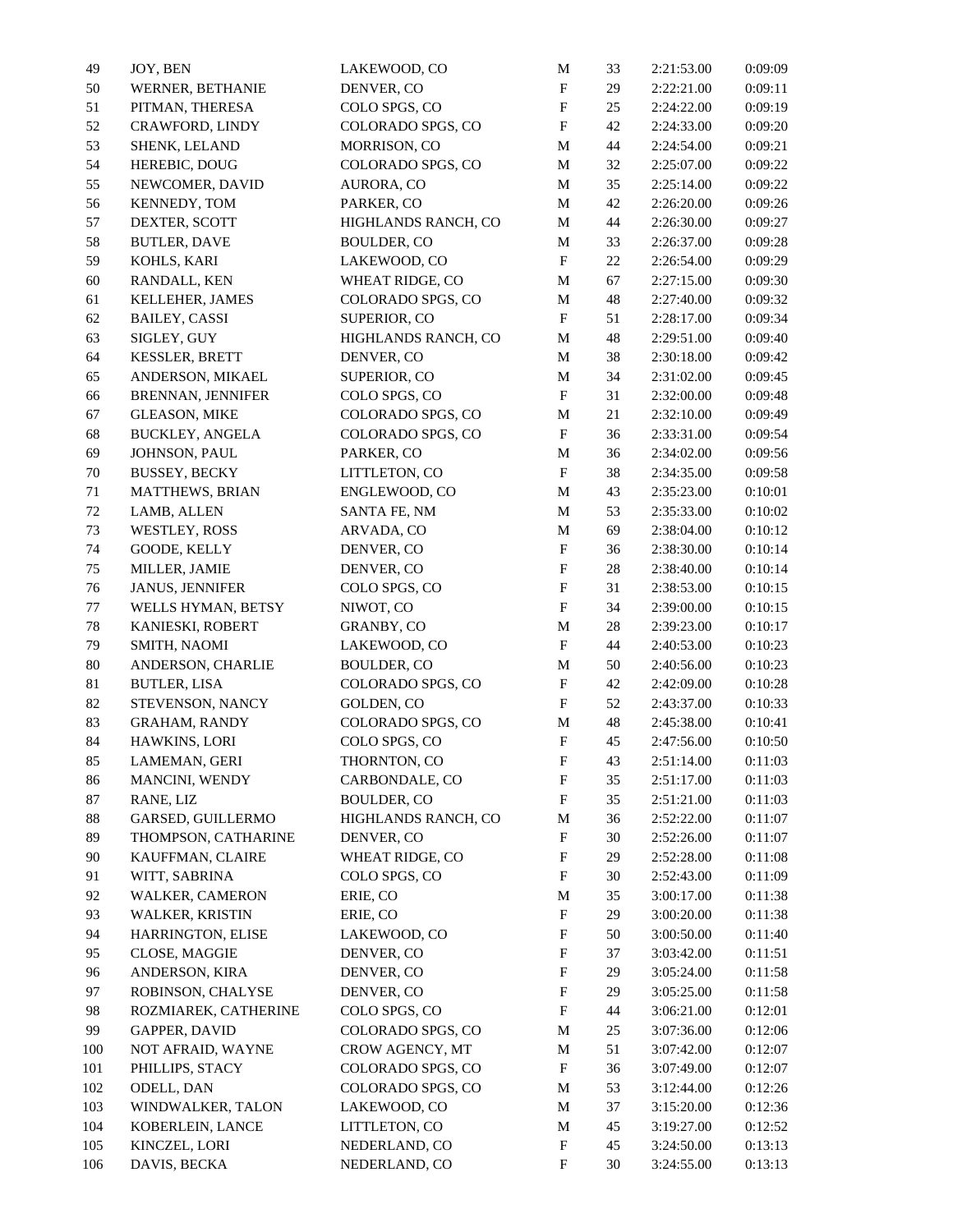| 107          | DUNKLE, JASON         | CASTLE ROCK, CO                   | M                         | 34     | 3:56:25.00 | 0:15:15 |  |
|--------------|-----------------------|-----------------------------------|---------------------------|--------|------------|---------|--|
| 108          | <b>SELLE, ERIC</b>    | LONE TREE, CO                     | M                         | 37     | 3:56:27.00 | 0:15:15 |  |
|              |                       |                                   |                           |        |            |         |  |
|              |                       | Greenland Trail 8Mile - 4/29/2006 |                           |        |            |         |  |
| Place        | Name                  | City                              | Sex                       | Age    | Time       | Pace    |  |
| $\mathbf{1}$ | AMES, ANDY            | <b>BOULDER, CO</b>                | M                         | 43     | 46:33.00   | 0:05:49 |  |
| 2            | HAGEN, MICHAEL        | COLO SPGS, CO                     | M                         | 44     | 49:08.00   | 0:06:08 |  |
| 3            | PACKARD, ERIK         | <b>GRAND JUNCTION, CO</b>         | M                         | 41     | 51:04.00   | 0:06:23 |  |
| 4            | VICTORIA, JOHN        | LOVELAND, CO                      | M                         | 51     | 52:03.00   | 0:06:30 |  |
| 5            | KISH, WARREN          | EVERGREEN, CO                     | M                         | 33     | 54:27.00   | 0:06:48 |  |
| 6            | FULLER, CHRISTIAN     | BOULDER, CO                       | M                         | 31     | 55:16.00   | 0:06:55 |  |
| 7            | PYZEL, ROB            | FRISCO, CO                        | M                         | 49     | 56:23.00   | 0:07:03 |  |
| 8            | MAMULA, JERON         | CASTLE ROCK, CO                   | M                         | 31     | 56:40.00   | 0:07:05 |  |
| 9            | O'SADNICK, DAVE       | EVERGREEN, CO                     | M                         | 50     | 57:17.00   | 0:07:10 |  |
| 10           | <b>BASSE, BOB</b>     | DENVER, CO                        | M                         | 51     | 59:57.00   | 0:07:30 |  |
| 11           | BOWSER, JONATHAN      | LITTLETON, CO                     | M                         | 40     | 1:01:00.00 | 0:07:37 |  |
| 12           | STEIGERWALD, CHRISSY  | COLO SPGS, CO                     | $\boldsymbol{\mathrm{F}}$ | 37     | 1:01:26.00 | 0:07:41 |  |
| 13           | DANT, KEVIN           | HIGHLANDS RANCH, CO               | $\mathbf M$               | 42     | 1:01:40.00 | 0:07:42 |  |
| 14           | CRAIGHEAD, ED         | DALHART, TX                       | M                         | 63     | 1:02:11.00 | 0:07:46 |  |
| 15           | MATHEWS, DAVID        | BROOMFIELD, CO                    | $\mathbf M$               | 52     | 1:02:34.00 | 0:07:49 |  |
| 16           | KAUFFMAN, ZACH        | WHEAT RIDGE, CO                   | M                         | 29     | 1:02:47.00 | 0:07:51 |  |
| 17           | <b>BURGER, JAN</b>    | COLORADO SPGS, CO                 | $\boldsymbol{\mathrm{F}}$ | 41     | 1:02:51.00 | 0:07:51 |  |
| $18\,$       | <b>BOYLES, ROBERT</b> | ELIZABETH, CO                     | M                         | 40     | 1:03:16.00 | 0:07:55 |  |
| 19           | LIND, JULIE           | DENVER, CO                        | $\mathbf{F}$              | 43     | 1:03:27.00 | 0:07:56 |  |
| 20           | CONLEY, DEB           | DENVER, CO                        | $\boldsymbol{\mathrm{F}}$ | 40     | 1:03:37.00 | 0:07:57 |  |
| 21           | SHEAR, DAVID          | HIGHLANDS RANCH, CO               | M                         | 42     | 1:03:44.00 | 0:07:58 |  |
| $22\,$       | HIBBITS, INGRID       | COLO SPGS, CO                     | $\boldsymbol{\mathrm{F}}$ | 39     | 1:05:18.00 | 0:08:10 |  |
| 23           | GRECO, GEORGE         | COLO SPGS, CO                     | M                         | 58     | 1:05:20.00 | 0:08:10 |  |
| 24           | MOSKOWITZ, ADAM       | DENVER, CO                        | M                         | 38     | 1:05:40.00 | 0:08:13 |  |
| 25           | DULLIEN, JACQUELINE   | BOULDER, CO                       | $\boldsymbol{\mathrm{F}}$ | $25\,$ | 1:05:54.00 | 0:08:14 |  |
| 26           | MOODY, WILL           | BAILEY, CO                        | M                         | 56     | 1:06:10.00 | 0:08:16 |  |
| $27\,$       | SCHRODER, NIKKI       | BOULDER, CO                       | $\boldsymbol{\mathrm{F}}$ | 33     | 1:06:22.00 | 0:08:18 |  |
| $28\,$       | SPRING, JUSTIN        | DENVER, CO                        | M                         | $30\,$ | 1:06:23.00 | 0:08:18 |  |
| 29           | ANDREW, SIGA          | BOULDER, CO                       | ${\bf F}$                 | 41     | 1:06:31.00 | 0:08:19 |  |
| 30           | PUTERBAUGH, JOHN      | LAFAYETTE, CO                     | M                         | 48     | 1:06:53.00 | 0:08:22 |  |
| 31           | MOREAU, KRISTIN       | GOLDEN, CO                        | $_{\rm F}$                | 39     | 1:07:09.00 | 0:08:24 |  |
| 32           | SWARTZ, DAVE          | LITTLETON, CO                     | $\mathbf M$               | 45     | 1:07:15.00 | 0:08:24 |  |
| 33           | ARNOLD, DAN           | COLORADO SPGS, CO                 | M                         | 42     | 1:07:29.00 | 0:08:26 |  |
| 34           | MARTINEZ, GWEN        | COLORADO SPGS, CO                 | ${\bf F}$                 | 39     | 1:07:43.00 | 0:08:28 |  |
| 35           | ROMERO, JIM           | DENVER, CO                        | M                         | 66     | 1:08:01.00 | 0:08:30 |  |
| 36           | HARPER, RAQUEL        | BOULDER, CO                       | $\boldsymbol{\mathrm{F}}$ | 26     | 1:08:03.00 | 0:08:30 |  |
| 37           | MCMANUS, JOE          | <b>BOULDER, CO</b>                | M                         | 28     | 1:08:44.00 | 0:08:35 |  |
| 38           | WALKER, JESSICA       | <b>BLACKSBURG, VA</b>             | ${\bf F}$                 | 99     | 1:08:47.00 | 0:08:36 |  |
| 39           | PUTMAN, RENEE         | LAKEWOOD, CO                      | ${\bf F}$                 | 35     | 1:08:50.00 | 0:08:36 |  |
| 40           | VAN STADEN, VANESSA   | COLO SPGS, CO                     | $\boldsymbol{\mathrm{F}}$ | 19     | 1:09:15.00 | 0:08:39 |  |
| 41           | HEIL, JOE             | PARKER, CO                        | M                         | 42     | 1:09:17.00 | 0:08:40 |  |
| 42           | COTTRELL, CHRIS       | CASTLE ROCK, CO                   | M                         | 21     | 1:09:28.00 | 0:08:41 |  |
| 43           | <b>KETRON, JEFF</b>   | CASTLE ROCK, CO                   | M                         | 39     | 1:09:30.00 | 0:08:41 |  |
| 44           | HIBALGO, MARTIN       | LITTLETON, CO                     | М                         | 62     | 1:09:32.00 | 0:08:41 |  |
| 45           | PROKUSKI, CURT        | LARKSPUR, CO                      | M                         | 35     | 1:09:37.00 | 0:08:42 |  |
| 46           | ZIMMERMAN, POLLY      | GOLDEN, CO                        | $\boldsymbol{\mathrm{F}}$ | 50     | 1:09:49.00 | 0:08:44 |  |
| 47           | JOHNSON, ALAN         | WESTMINSTER, CO                   | M                         | 45     | 1:10:21.00 | 0:08:48 |  |
| 48           | RAPP, MELANIE         | LAKEWOOD, CO                      | $\boldsymbol{\mathrm{F}}$ | 39     | 1:11:02.00 | 0:08:53 |  |
| 49           | <b>BARRY, JACK</b>    | LITTLETON, CO                     | M                         | 68     | 1:11:08.00 | 0:08:53 |  |
| 50           | BERGUSON, JIM         | HIGHLANDS RANCH, CO               | M                         | 36     | 1:11:31.00 | 0:08:56 |  |
| 51           | ABBOTT, NATHAN        | DENVER, CO                        | M                         | 31     | 1:11:37.00 | 0:08:57 |  |
| 52           | RYAN, COLLEEN         | COLORADO SPGS, CO                 | $\boldsymbol{\mathrm{F}}$ | $30\,$ | 1:11:43.00 | 0:08:58 |  |
| 53           | FICKEL, CHRIS         | DENVER, CO                        | M                         | 32     | 1:11:45.00 | 0:08:58 |  |
|              |                       |                                   |                           |        |            |         |  |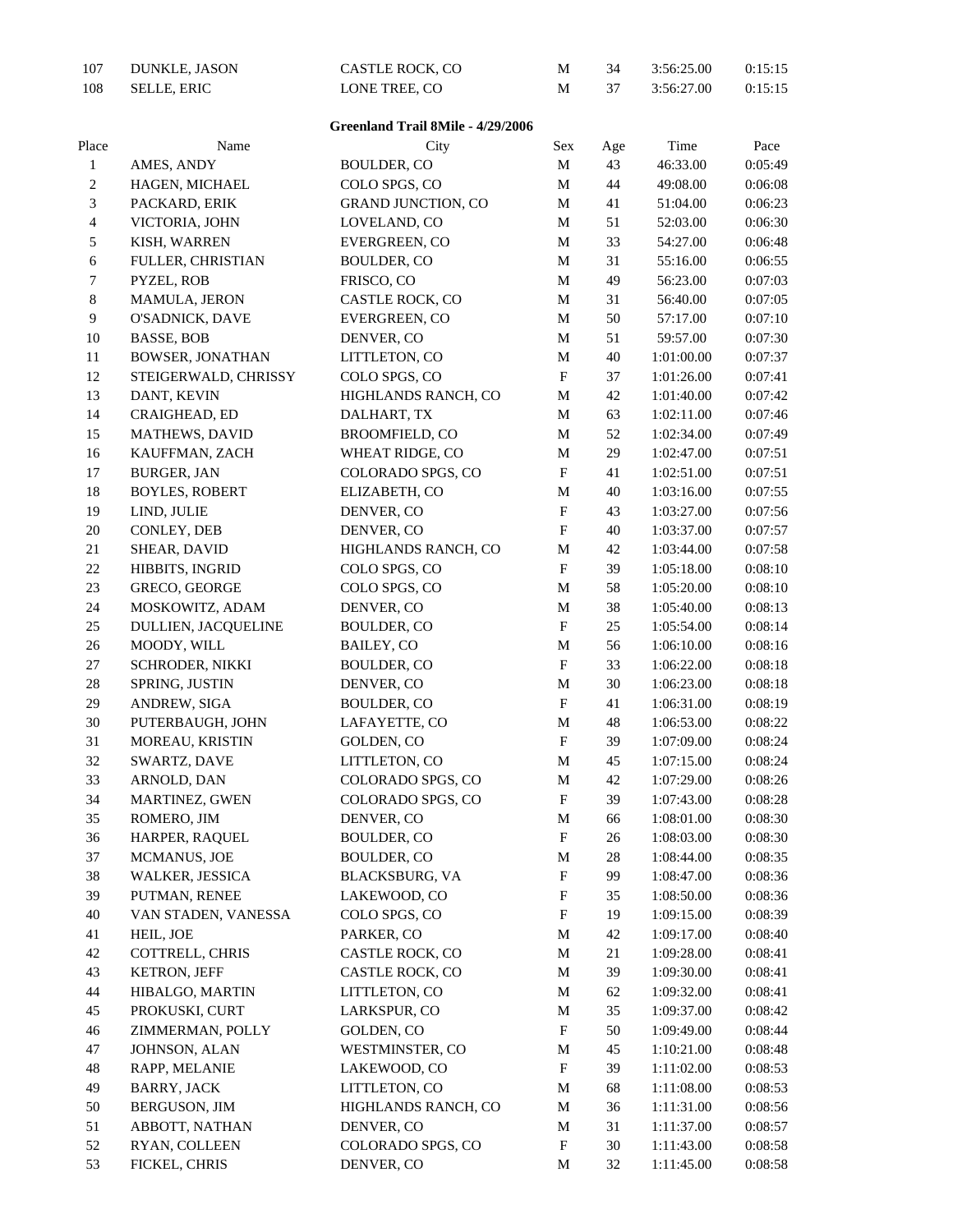| 54      | <b>BYLER, JILL</b>     | COLORADO SPGS, CO         | $\boldsymbol{\mathrm{F}}$ | 41     | 1:11:48.00               | 0:08:59 |
|---------|------------------------|---------------------------|---------------------------|--------|--------------------------|---------|
| 55      | LYNCH, JOHN            | CENTENNIAL, CO            | $\mathbf M$               | 42     | 1:11:53.00               | 0:08:59 |
| 56      | CHAMBERS, TOM          | LITTLETON, CO             | $\mathbf M$               | 63     | 1:12:14.00               | 0:09:02 |
| 57      | ENION, MARGARET        | BOULDER, CO               | $\boldsymbol{\mathrm{F}}$ | 23     | 1:12:42.00               | 0:09:05 |
| 58      | DIVINE, DAVID          | COLORADO SPGS, CO         | M                         | 36     | 1:12:45.00               | 0:09:06 |
| 59      | ROACH, JANE            | WHEAT RIDGE, CO           | ${\bf F}$                 | 39     | 1:12:47.00               | 0:09:06 |
| 60      | SHEEHAN, KELLY         | COMMERCE CITY, CO         | $\boldsymbol{\mathrm{F}}$ | 35     | 1:12:50.00               | 0:09:06 |
| 61      | REYNOLDSON, KELLY      | CASTLE ROCK, CO           | $\mathbf{F}$              | 35     | 1:12:52.00               | 0:09:07 |
| 62      | SKEELS, JENNIFER       | CASTLE ROCK, CO           | ${\bf F}$                 | 32     | 1:13:37.00               | 0:09:12 |
| 63      | WHITE, DAVID           | COLORADO SPGS, CO         | $\mathbf M$               | 33     | 1:13:43.00               | 0:09:13 |
| 64      | HEFFRON, STELLA        | PARKER, CO                | $\boldsymbol{\mathrm{F}}$ | 39     | 1:13:48.00               | 0:09:13 |
| 65      | SMITH, ROSS            | CHEYENNE, WY              | M                         | 41     | 1:13:57.00               | 0:09:15 |
| 66      | <b>GEYER, TINA</b>     | CHEYENNE, WY              | $\boldsymbol{\mathrm{F}}$ | 41     | 1:14:00.00               | 0:09:15 |
| 67      | <b>BUZZARD, ERIK</b>   | AMARILLO, TX              | M                         | 45     | 1:14:20.00               | 0:09:18 |
| 68      | PERRY, LYNN            | DENVER, CO                | $\boldsymbol{\mathrm{F}}$ | 27     | 1:14:34.00               | 0:09:19 |
| 69      | <b>BURN, JOANNE</b>    | ELIZABETH, CO             | $\boldsymbol{\mathrm{F}}$ | 36     | 1:14:38.00               | 0:09:20 |
|         |                        |                           |                           |        |                          |         |
| 70      | MULLINS, KEITH         | DENVER, CO                | M                         | 55     | 1:15:25.00               | 0:09:26 |
| 71      | TODD, STEPHANIE        | AURORA, CO                | ${\bf F}$                 | 32     | 1:15:46.00               | 0:09:28 |
| $72\,$  | ASHLOCK, MEREDITH      | COLO SPGS, CO             | $\boldsymbol{\mathrm{F}}$ | 20     | 1:15:49.00               | 0:09:29 |
| 73      | STOVER, CHRISTIAN      | BOULDER, CO               | $\boldsymbol{\mathrm{F}}$ | 26     | 1:16:13.00               | 0:09:32 |
| 74      | KAPLAN, JESSICA        | <b>BOULDER, CO</b>        | $\boldsymbol{\mathrm{F}}$ | 21     | 1:16:40.00               | 0:09:35 |
| 75      | SHAUM, SCOTT           | MONUMENT, CO              | $\mathbf M$               | 43     | 1:16:43.00               | 0:09:35 |
| 76      | FRIEDLANDER, PRISCILLA | CENTENNIAL, CO            | $\boldsymbol{\mathrm{F}}$ | 29     | 1:16:46.00               | 0:09:36 |
| $77 \,$ | DESSART, TINA          | COLORADO SPGS, CO         | $\boldsymbol{\mathrm{F}}$ | 35     | 1:17:05.00               | 0:09:38 |
| $78\,$  | FREDERICK, GREG        | HENDERSON, CO             | M                         | 31     | 1:17:23.00               | 0:09:40 |
| 79      | CARD, JOSEF            | COLORADO SPGS, CO         | M                         | 36     | 1:17:30.00               | 0:09:41 |
| $80\,$  | AHRNSBRAK, CONNIE      | DENVER, CO                | $\boldsymbol{\mathrm{F}}$ | 66     | 1:17:48.00               | 0:09:43 |
| 81      | BRISTOL, SCOTT         | GOLDEN, CO                | M                         | 40     | 1:18:11.00               | 0:09:46 |
| 82      | OLSON, JILL            | LONGMONT, CO              | ${\bf F}$                 | 37     | 1:18:18.00               | 0:09:47 |
| 83      | WOODS, LISA            | COLORADO SPGS, CO         | $\boldsymbol{\mathrm{F}}$ | 36     | 1:18:36.00               | 0:09:50 |
| 84      | CRAMER, CATHY          | LA VETA, CO               | $\boldsymbol{\mathrm{F}}$ | 42     | 1:18:39.00               | 0:09:50 |
| 85      | PHILLIPS, TORI         | MONUMENT, CO              | $\boldsymbol{\mathrm{F}}$ | 43     | 1:18:55.00               | 0:09:52 |
| 86      | ARAGON, JENNIFER       | COLORADO SPGS, CO         | $\boldsymbol{\mathrm{F}}$ | 30     | 1:18:59.00               | 0:09:52 |
| 87      | JENSEN, BRIAN          | CENTENNIAL, CO            | M                         | 42     | 1:19:04.00               | 0:09:53 |
| 88      | SMITH, RANDY           | LAKEWOOD, CO              | M                         | 48     | 1:19:18.00               | 0:09:55 |
| 89      | DOLAN, ISABELLE        | COLORADO SPGS, CO         | $\boldsymbol{\mathrm{F}}$ | 41     | 1:19:37.00               | 0:09:57 |
| 90      | JOY, RICHARD           | PUEBLO WEST, CO           | $\mathbf M$               | 50     | 1:19:42.00               | 0:09:58 |
| 91      | HOPPS, SCOT            | DENVER, CO                | M                         | 27     | 1:19:54.00               | 0:09:59 |
| 92      | RHODES, MYRA           | CENTENNIAL, CO            | ${\bf F}$                 | 73     | 1:20:58.00               | 0:10:07 |
| 93      | <b>BENSON, BILL</b>    | DENVER, CO                | M                         | 49     | 1:21:24.00               | 0:10:11 |
| 94      | <b>BAILEY, MARK</b>    | SUPERIOR, CO              | M                         | 55     | 1:21:38.00               | 0:10:12 |
| 95      | RASHER, SUZI           | THORNTON, CO              | $\boldsymbol{\mathrm{F}}$ | 37     | 1:21:41.00               | 0:10:13 |
| 96      | JANUS, SCOTT           | COLO SPGS, CO             | M                         | 34     | 1:22:10.00               | 0:10:16 |
| 97      | SCHNEIDER, JENNIFER    | HIGHLANDS RANCH, CO       | ${\bf F}$                 | 32     | 1:22:38.00               | 0:10:20 |
|         |                        | CASTLE ROCK, CO           | ${\rm F}$                 | 33     |                          |         |
| 98      | TAPP, DANA             |                           |                           |        | 1:23:02.00<br>1:23:53.00 | 0:10:23 |
| 99      | O'NEAL, BRIAN          | PARKER, CO                | M                         | 31     |                          | 0:10:29 |
| 100     | EPPERSON, JON          | LARKSPUR, CO              | M                         | 68     | 1:24:09.00               | 0:10:31 |
| 101     | PAGE, THOM             | DENVER, CO                | M                         | 24     | 1:24:13.00               | 0:10:32 |
| 102     | CRESPIN, EMILY         | DENVER, CO                | F                         | 24     | 1:24:21.00               | 0:10:33 |
| 103     | MARCELLO, THOMAS       | PONCHA SPGS, CO           | M                         | 39     | 1:24:26.00               | 0:10:33 |
| 104     | YOUNG, STEVEN          | <b>GRAND JUNCTION, CO</b> | M                         | 48     | 1:24:42.00               | 0:10:35 |
| 105     | RHODES, LEE            | CENTENNIAL, CO            | M                         | 73     | 1:24:59.00               | 0:10:37 |
| 106     | BENSON, GARY           | DENVER, CO                | M                         | 36     | 1:25:06.00               | 0:10:38 |
| 107     | WARGIN, LYNNETTE       | HIGHLANDS RANCH, CO       | F                         | 31     | 1:25:31.00               | 0:10:41 |
| 108     | STERN, CAROL           | DENVER, CO                | $\boldsymbol{\mathrm{F}}$ | 31     | 1:26:02.00               | 0:10:45 |
| 109     | <b>BANKO, DAVE</b>     | CASTLE ROCK, CO           | M                         | 54     | 1:26:04.00               | 0:10:45 |
| 110     | MCLEAN, TARYN          | BROOMFIELD, CO            | $\boldsymbol{\mathrm{F}}$ | $26\,$ | 1:26:26.00               | 0:10:48 |
| 111     | MCLEAN, NATHAN         | BROOMFIELD, CO            | M                         | 32     | 1:26:28.00               | 0:10:48 |